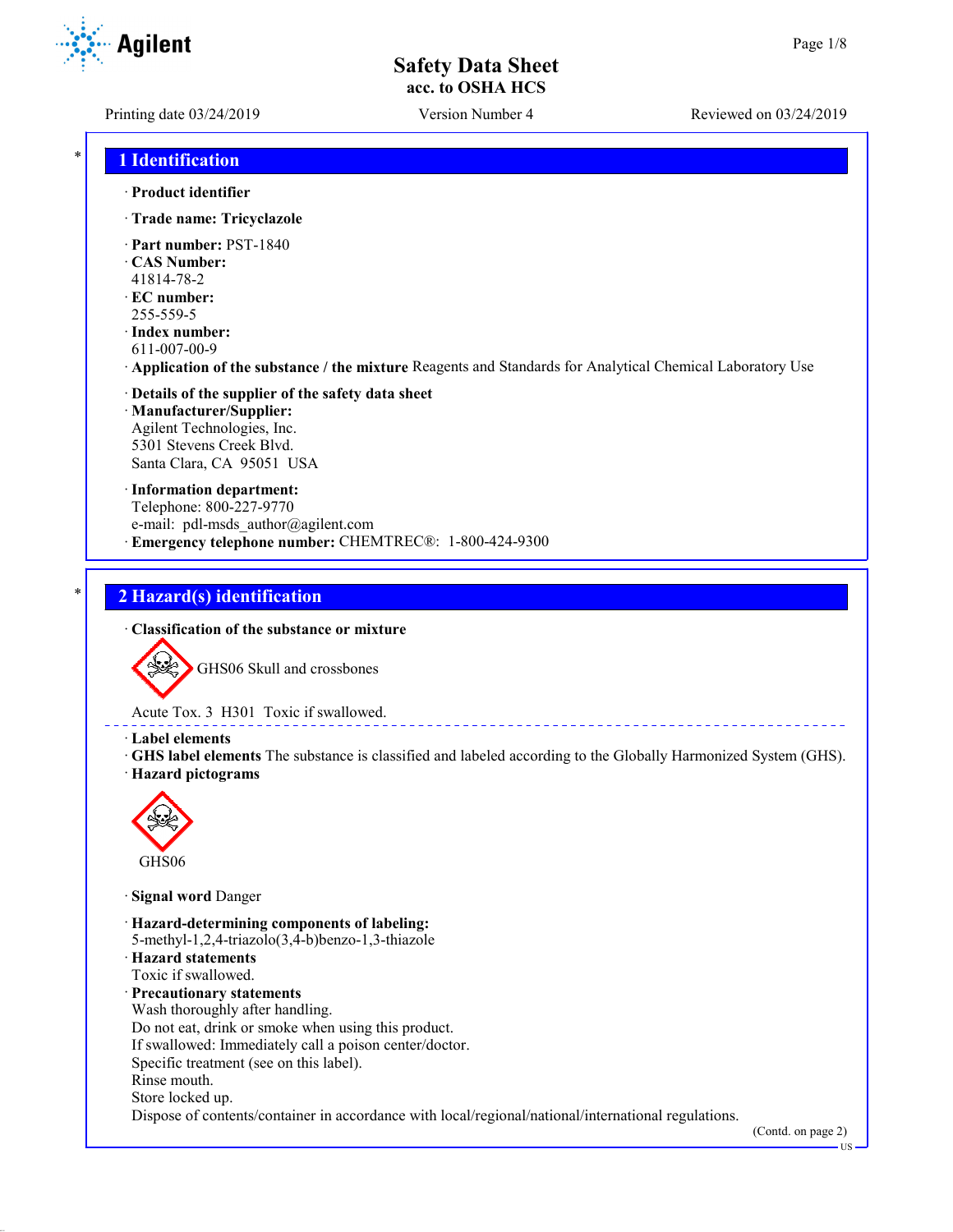Printing date 03/24/2019 Version Number 4 Reviewed on 03/24/2019

**Trade name: Tricyclazole**

(Contd. of page 1)

· **Classification system:** · **NFPA ratings (scale 0 - 4)** 2  $\overline{0}$  $\overline{0}$  $Health = 2$ Fire  $= 0$ Reactivity  $= 0$ · **HMIS-ratings (scale 0 - 4)**



#### · **Other hazards**

- · **Results of PBT and vPvB assessment**
- · **PBT:** Not applicable.
- · **vPvB:** Not applicable.

### **3 Composition/information on ingredients**

- · **Chemical characterization: Substances**
- · **CAS No. Description**
- 41814-78-2 5-methyl-1,2,4-triazolo(3,4-b)benzo-1,3-thiazole
- · **Identification number(s)**
- · **EC number:** 255-559-5
- · **Index number:** 611-007-00-9

### \* **4 First-aid measures**

#### · **Description of first aid measures**

· **General information:**

Immediately remove any clothing soiled by the product.

- In case of irregular breathing or respiratory arrest provide artificial respiration.
- · **After inhalation:** In case of unconsciousness place patient stably in side position for transportation.
- · **After skin contact:** Immediately wash with water and soap and rinse thoroughly.
- · **After eye contact:** Rinse opened eye for several minutes under running water. Then consult a doctor.
- · **After swallowing:** Do not induce vomiting; immediately call for medical help.
- · **Information for doctor:**
- · **Most important symptoms and effects, both acute and delayed** No further relevant information available.
- · **Indication of any immediate medical attention and special treatment needed**
- No further relevant information available.

### **5 Fire-fighting measures**

- · **Extinguishing media**
- · **Suitable extinguishing agents:** Use fire fighting measures that suit the environment.
- · **Special hazards arising from the substance or mixture** No further relevant information available.

(Contd. on page 3)

US

**Agilent**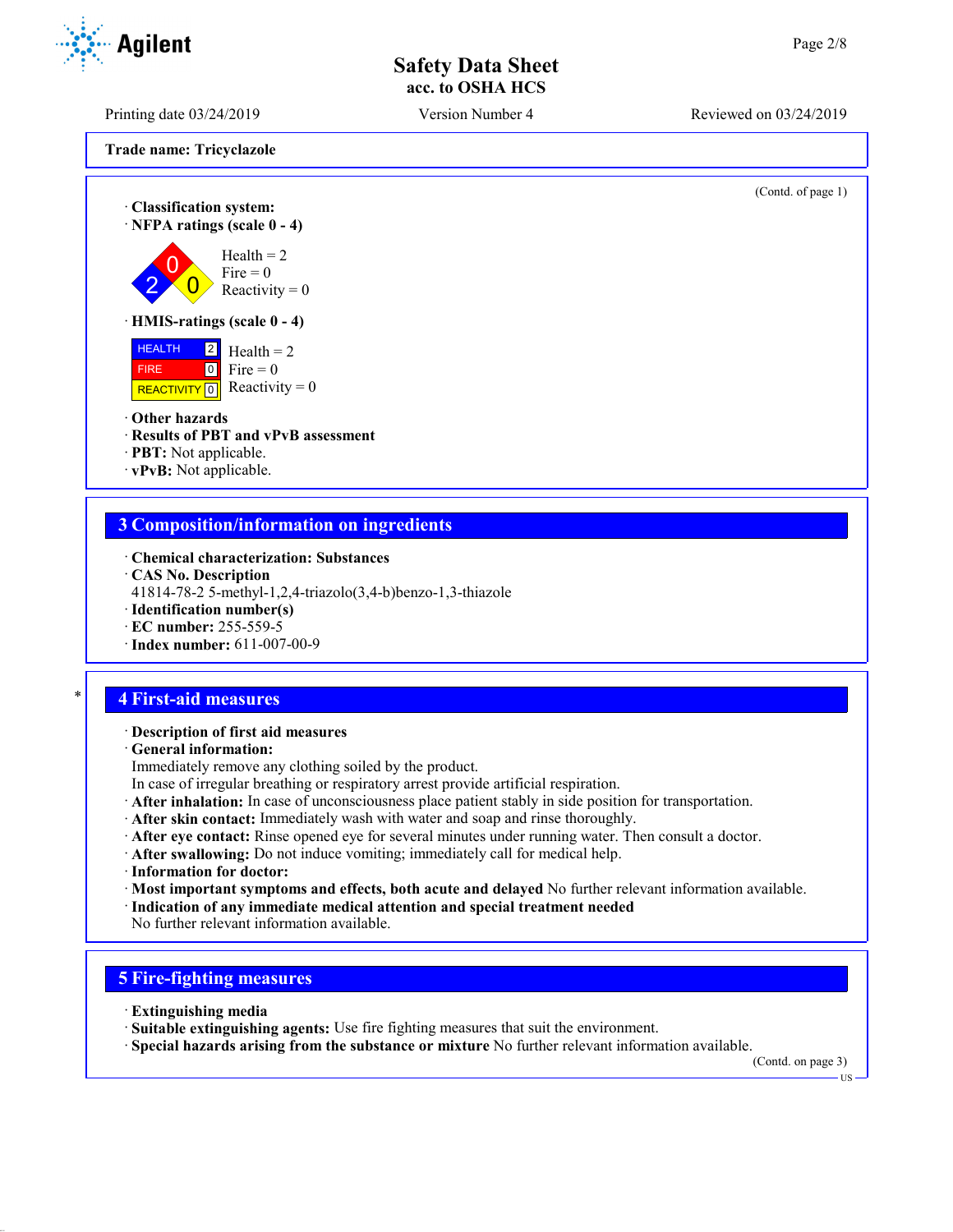Printing date 03/24/2019 Version Number 4 Reviewed on 03/24/2019

**Trade name: Tricyclazole**

(Contd. of page 2)

· **Advice for firefighters**

· **Protective equipment:** No special measures required.

### \* **6 Accidental release measures**

- · **Personal precautions, protective equipment and emergency procedures** Not required.
- · **Environmental precautions:** Do not allow to enter sewers/ surface or ground water.
- · **Methods and material for containment and cleaning up:**
- Dispose contaminated material as waste according to item 13.

#### **Reference to other sections**

- See Section 7 for information on safe handling.
- See Section 8 for information on personal protection equipment.
- See Section 13 for disposal information.

#### · **Protective Action Criteria for Chemicals**

· **PAC-1:**

Substance is not listed.

· **PAC-2:**

Substance is not listed.

· **PAC-3:**

Substance is not listed.

#### \* **7 Handling and storage**

· **Handling:**

- · **Precautions for safe handling** Thorough dedusting.
- · **Information about protection against explosions and fires:** No special measures required.
- · **Conditions for safe storage, including any incompatibilities**
- · **Storage:**
- · **Requirements to be met by storerooms and receptacles:** No special requirements.
- · **Information about storage in one common storage facility:** Not required.
- · **Further information about storage conditions:** Keep receptacle tightly sealed.
- · **Specific end use(s)** No further relevant information available.

### \* **8 Exposure controls/personal protection**

· **Additional information about design of technical systems:** No further data; see item 7.

- · **Control parameters**
- · **Components with limit values that require monitoring at the workplace:**

The following constituent is the only constituent of the product which has a PEL, TLV or other recommended exposure limit.

The following constituents are the only constituents of the product which have a PEL, TLV or other recommended exposure limit.

At this time, the remaining constituent has no known exposure limits.

At this time, the other constituents have no known exposure limits.

· **Additional information:** The lists that were valid during the creation were used as basis.

(Contd. on page 4)

**TIS** 

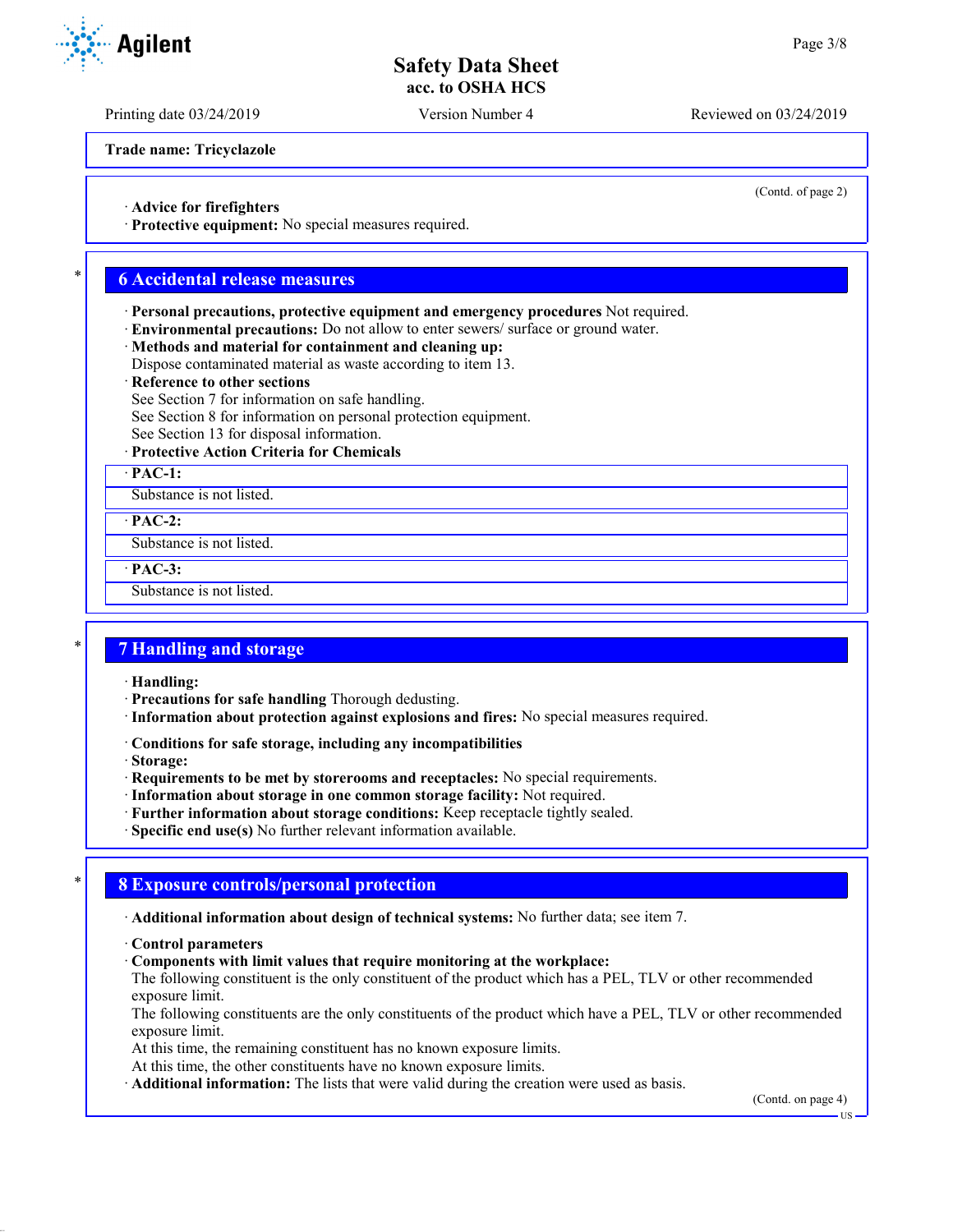Printing date 03/24/2019 Version Number 4 Reviewed on 03/24/2019

**Agilent** 

**Trade name: Tricyclazole**

(Contd. of page 3)

| <b>Exposure controls</b><br>· Personal protective equipment:                                            |                                                                                                                                                                                                                                 |  |
|---------------------------------------------------------------------------------------------------------|---------------------------------------------------------------------------------------------------------------------------------------------------------------------------------------------------------------------------------|--|
|                                                                                                         |                                                                                                                                                                                                                                 |  |
| · General protective and hygienic measures:                                                             |                                                                                                                                                                                                                                 |  |
| Keep away from foodstuffs, beverages and feed.                                                          |                                                                                                                                                                                                                                 |  |
| Immediately remove all soiled and contaminated clothing.                                                |                                                                                                                                                                                                                                 |  |
| Wash hands before breaks and at the end of work.                                                        |                                                                                                                                                                                                                                 |  |
| · Breathing equipment:                                                                                  |                                                                                                                                                                                                                                 |  |
|                                                                                                         | When used as intended with Agilent instruments, the use of the product under normal laboratory conditions and                                                                                                                   |  |
| needed.                                                                                                 | with standard practices does not result in significant airborne exposures and therefore respiratory protection is not                                                                                                           |  |
| Under an emergency condition where a respirator is deemed necessary, use a NIOSH or equivalent approved |                                                                                                                                                                                                                                 |  |
| device/equipment with appropriate organic or acid gas cartridge.                                        |                                                                                                                                                                                                                                 |  |
| · Protection of hands:                                                                                  |                                                                                                                                                                                                                                 |  |
|                                                                                                         | Although not recommended for constant contact with the chemicals or for clean-up, nitrile gloves 11-13 mil                                                                                                                      |  |
|                                                                                                         | thickness are recommended for normal use. The breakthrough time is 1 hr. For cleaning a spill where there is<br>direct contact of the chemical, butyl rubber gloves are recommended 12-15 mil thickness with breakthrough times |  |
| exceeding 4 hrs. Supplier recommendations should be followed.                                           |                                                                                                                                                                                                                                 |  |
| · Material of gloves                                                                                    |                                                                                                                                                                                                                                 |  |
| For normal use: nitrile rubber, 11-13 mil thickness                                                     |                                                                                                                                                                                                                                 |  |
| For direct contact with the chemical: butyl rubber, 12-15 mil thickness                                 |                                                                                                                                                                                                                                 |  |
|                                                                                                         | The selection of the suitable gloves does not only depend on the material, but also on further marks of quality and                                                                                                             |  |
| varies from manufacturer to manufacturer.                                                               |                                                                                                                                                                                                                                 |  |
| · Penetration time of glove material                                                                    |                                                                                                                                                                                                                                 |  |
| For normal use: nitrile rubber: 1 hour                                                                  |                                                                                                                                                                                                                                 |  |
| For direct contact with the chemical: butyl rubber: >4 hours                                            |                                                                                                                                                                                                                                 |  |
| · Eye protection: Not required.                                                                         |                                                                                                                                                                                                                                 |  |
|                                                                                                         |                                                                                                                                                                                                                                 |  |
| <b>9 Physical and chemical properties</b>                                                               |                                                                                                                                                                                                                                 |  |
| · Information on basic physical and chemical properties                                                 |                                                                                                                                                                                                                                 |  |
| · General Information                                                                                   |                                                                                                                                                                                                                                 |  |
| · Appearance:                                                                                           |                                                                                                                                                                                                                                 |  |
| Form:                                                                                                   | Solid                                                                                                                                                                                                                           |  |
|                                                                                                         |                                                                                                                                                                                                                                 |  |
| Color:                                                                                                  | Not determined.                                                                                                                                                                                                                 |  |
| $\cdot$ Odor:                                                                                           | Characteristic                                                                                                                                                                                                                  |  |
| · Odor threshold:                                                                                       | Not determined.                                                                                                                                                                                                                 |  |
| · pH-value:                                                                                             | Not applicable.                                                                                                                                                                                                                 |  |
| $\cdot$ Change in condition                                                                             |                                                                                                                                                                                                                                 |  |
| <b>Melting point/Melting range:</b>                                                                     | Undetermined.                                                                                                                                                                                                                   |  |
| <b>Boiling point/Boiling range:</b>                                                                     | Undetermined.                                                                                                                                                                                                                   |  |
| · Flash point:                                                                                          | Not applicable.                                                                                                                                                                                                                 |  |
| · Flammability (solid, gaseous):                                                                        | Product is not flammable.                                                                                                                                                                                                       |  |
| · Decomposition temperature:                                                                            | Not determined.                                                                                                                                                                                                                 |  |

(Contd. on page 5)

US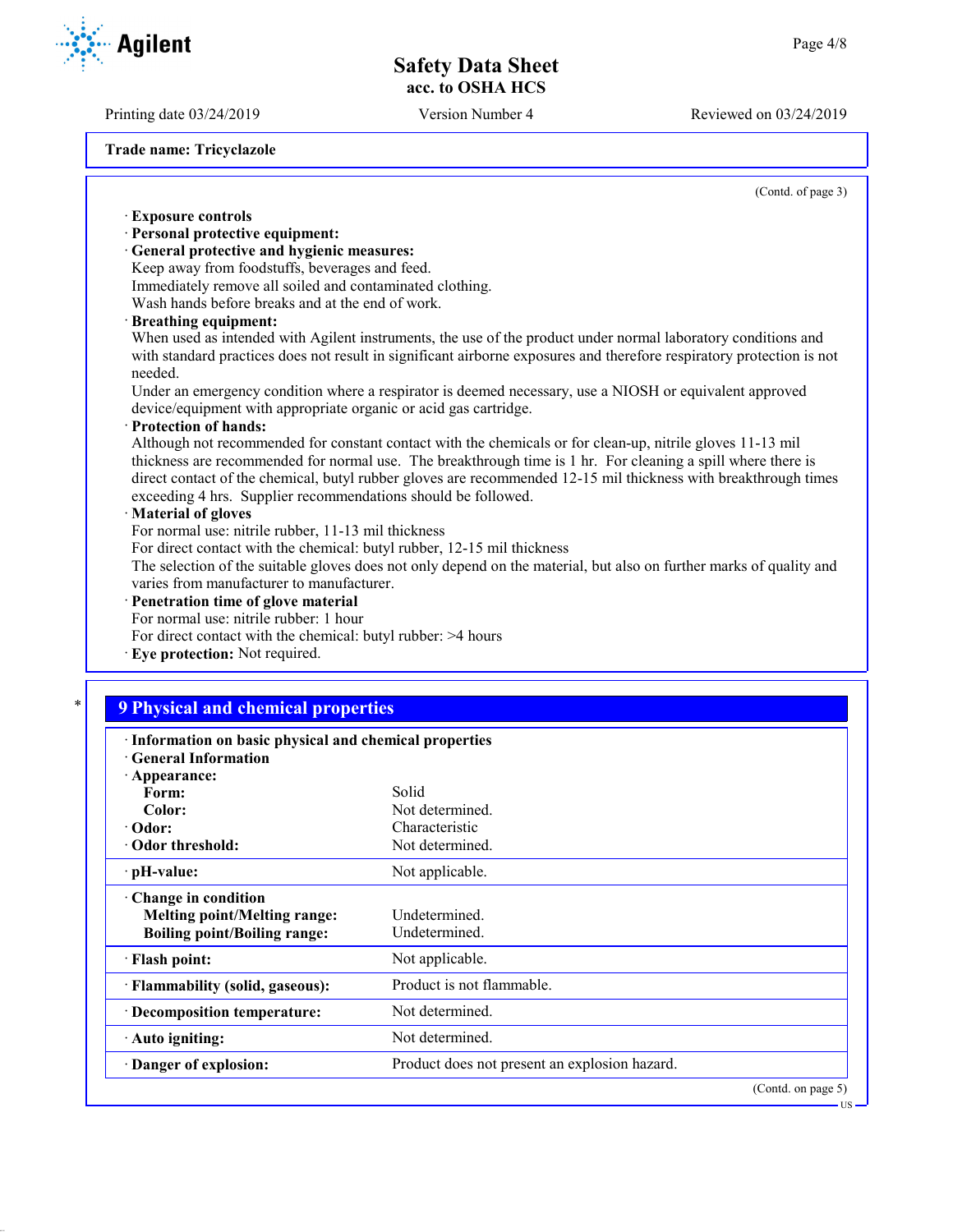**Agilent** 

Printing date 03/24/2019 Version Number 4 Reviewed on 03/24/2019

**Trade name: Tricyclazole**

|                                                            | (Contd. of page 4)                         |  |
|------------------------------------------------------------|--------------------------------------------|--|
| <b>Explosion limits:</b>                                   |                                            |  |
| Lower:                                                     | Not determined.                            |  |
| Upper:                                                     | Not determined.                            |  |
| · Vapor pressure:                                          | Not applicable.                            |  |
| · Density:                                                 | Not determined.                            |  |
| · Relative density                                         | Not determined.                            |  |
| · Vapor density                                            | Not applicable.                            |  |
| · Evaporation rate                                         | Not applicable.                            |  |
| · Solubility in / Miscibility with                         |                                            |  |
| Water:                                                     | Insoluble.                                 |  |
| · Partition coefficient (n-octanol/water): Not determined. |                                            |  |
| $\cdot$ Viscosity:                                         |                                            |  |
| Dynamic:                                                   | Not applicable.                            |  |
| Kinematic:                                                 | Not applicable.                            |  |
| <b>VOC</b> content:                                        | $0.00 \%$                                  |  |
|                                                            | $0.0$ g/l / 0.00 lb/gal                    |  |
| <b>Solids content:</b>                                     | $100.0\%$                                  |  |
| $\cdot$ Other information                                  | No further relevant information available. |  |

# **10 Stability and reactivity**

· **Reactivity** No further relevant information available.

· **Chemical stability**

- · **Thermal decomposition / conditions to be avoided:** No decomposition if used according to specifications.
- · **Possibility of hazardous reactions** No dangerous reactions known.
- · **Conditions to avoid** No further relevant information available.
- · **Incompatible materials:** No further relevant information available.
- · **Hazardous decomposition products:** No dangerous decomposition products known.

### **11 Toxicological information**

· **Information on toxicological effects**

· **Acute toxicity:**

· **LD/LC50 values that are relevant for classification:**

**ATE (Acute Toxicity Estimate)**

Oral LD50 314 mg/kg (rat)

#### **41814-78-2 5-methyl-1,2,4-triazolo(3,4-b)benzo-1,3-thiazole**

Oral LD50 314 mg/kg (rat)

· **Primary irritant effect:**

· **on the skin:** No irritant effect.

· **on the eye:** No irritating effect.

· **Sensitization:** No sensitizing effects known.

(Contd. on page 6)

US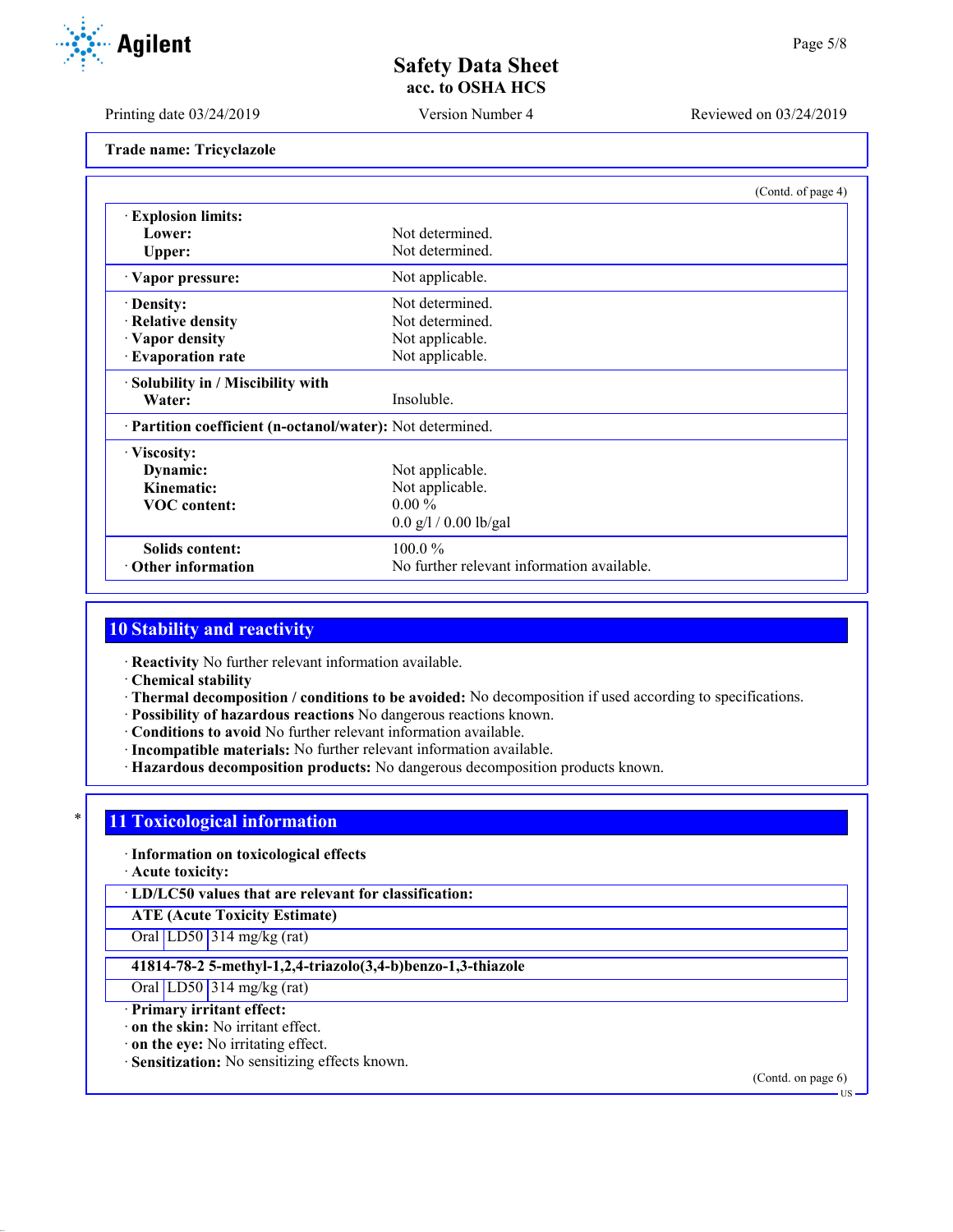Printing date 03/24/2019 Version Number 4 Reviewed on 03/24/2019

**Trade name: Tricyclazole**

(Contd. of page 5)

#### · **Additional toxicological information:**

· **Carcinogenic categories**

#### · **IARC (International Agency for Research on Cancer)**

Substance is not listed.

· **NTP (National Toxicology Program)**

Substance is not listed.

#### · **OSHA-Ca (Occupational Safety & Health Administration)**

Substance is not listed.

#### **12 Ecological information**

- · **Toxicity**
- · **Aquatic toxicity:** No further relevant information available.
- · **Persistence and degradability** No further relevant information available.
- · **Behavior in environmental systems:**
- · **Bioaccumulative potential** No further relevant information available.
- · **Mobility in soil** No further relevant information available.
- · **Additional ecological information:**
- · **General notes:**
- Water hazard class 1 (Self-assessment): slightly hazardous for water

Do not allow undiluted product or large quantities of it to reach ground water, water course or sewage system.

- · **Results of PBT and vPvB assessment**
- · **PBT:** Not applicable.
- · **vPvB:** Not applicable.
- · **Other adverse effects** No further relevant information available.

## **13 Disposal considerations**

#### · **Waste treatment methods**

· **Recommendation:**

Must not be disposed of together with household garbage. Do not allow product to reach sewage system.

· **Recommendation:** Disposal must be made according to official regulations.

| ⋅ UN-Number<br>· DOT, IMDG, IATA | UN2811                                                              |
|----------------------------------|---------------------------------------------------------------------|
| · UN proper shipping name        |                                                                     |
| ∙ DOT                            | Toxic solids, organic, n.o.s. (5-methyl-1,2,4-triazolo(3,4-b)benzo- |
|                                  | 1,3-thiazole)                                                       |
| · IMDG, IATA                     | TOXIC SOLID, ORGANIC, N.O.S. (5-methyl-1,2,4-triazolo(3,4-b)        |
|                                  | benzo-1,3-thiazole)                                                 |





<sup>·</sup> **Uncleaned packagings:**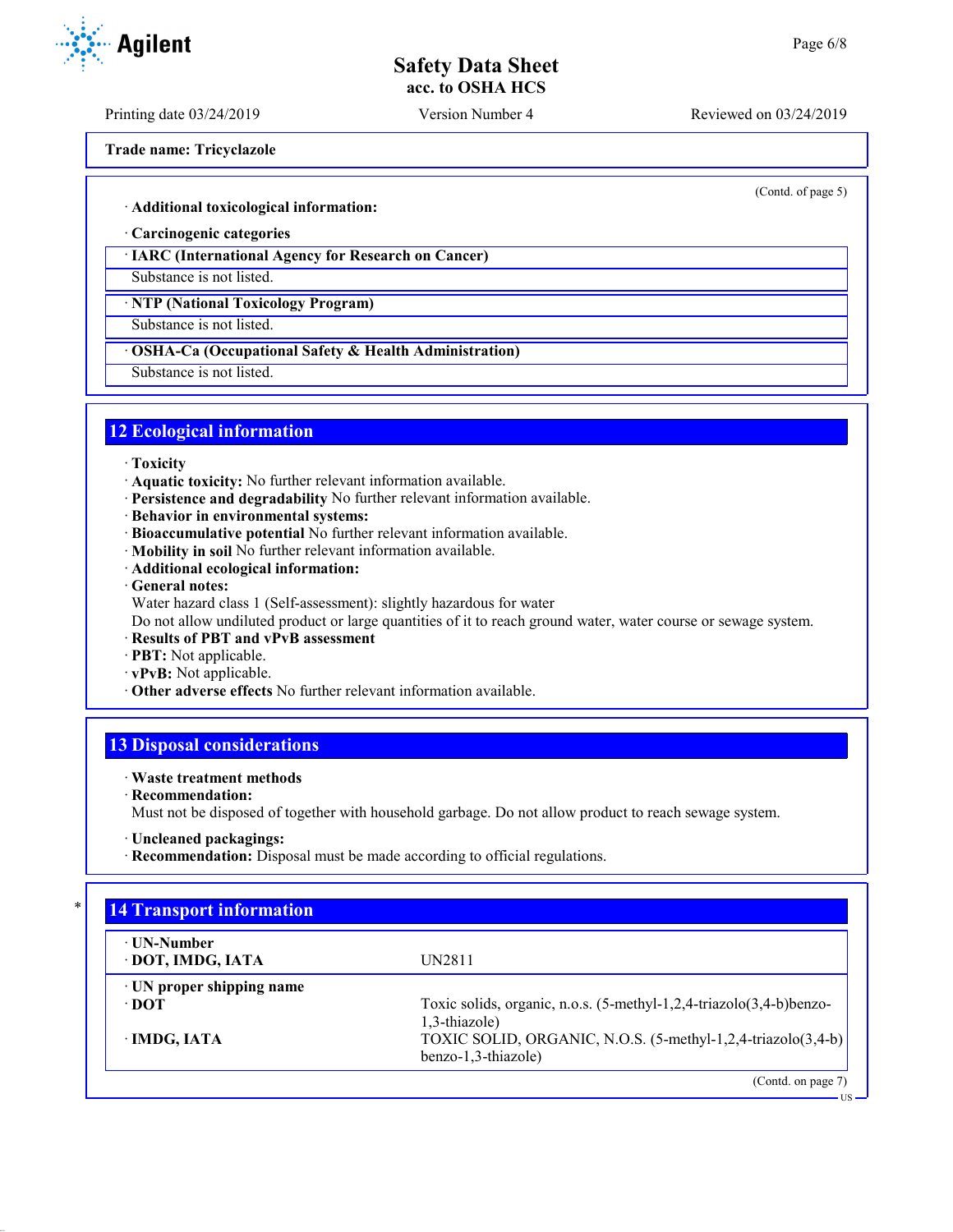Printing date 03/24/2019 Version Number 4 Reviewed on 03/24/2019

**Trade name: Tricyclazole**

|                                                                                                       | (Contd. of page 6)                                                                                             |
|-------------------------------------------------------------------------------------------------------|----------------------------------------------------------------------------------------------------------------|
| Transport hazard class(es)                                                                            |                                                                                                                |
| · DOT, IMDG, IATA                                                                                     |                                                                                                                |
| طريک <u>ہ</u>                                                                                         |                                                                                                                |
| · Class                                                                                               | 6.1 Toxic substances                                                                                           |
| · Label                                                                                               | 6.1                                                                                                            |
| · Packing group<br>· DOT, IMDG, IATA                                                                  | III                                                                                                            |
| · Environmental hazards:                                                                              | Not applicable.                                                                                                |
| · Special precautions for user<br>· Danger code (Kemler):<br>· EMS Number:<br><b>Stowage Category</b> | Warning: Toxic substances<br>60<br>$F-A, S-A$<br>A                                                             |
| Transport in bulk according to Annex II of<br>MARPOL73/78 and the IBC Code                            | Not applicable.                                                                                                |
| · Transport/Additional information:                                                                   |                                                                                                                |
| $\cdot$ DOT<br>· Quantity limitations                                                                 | On passenger aircraft/rail: 100 kg<br>On cargo aircraft only: 200 kg                                           |
| $\cdot$ IMDG<br>$\cdot$ Limited quantities (LQ)                                                       | $5$ kg                                                                                                         |
| <b>Excepted quantities (EQ)</b>                                                                       | Code: E1<br>Maximum net quantity per inner packaging: 30 g<br>Maximum net quantity per outer packaging: 1000 g |
| · UN "Model Regulation":                                                                              | UN 2811 TOXIC SOLID, ORGANIC, N.O.S. (5-METHYL-1,2,4-<br>TRIAZOLO(3,4-B)BENZO-1,3-THIAZOLE), 6.1, III          |

# **15 Regulatory information**

· **Safety, health and environmental regulations/legislation specific for the substance or mixture** · **Sara**

· **Section 355 (extremely hazardous substances):**

Substance is not listed.

· **Section 313 (Specific toxic chemical listings):**

Substance is not listed.

· **TSCA (Toxic Substances Control Act):**

Substance is listed.

· **TSCA new (21st Century Act): (Substances not listed)**

41814-78-2 5-methyl-1,2,4-triazolo(3,4-b)benzo-1,3-thiazole

(Contd. on page 8)

US

Agilent